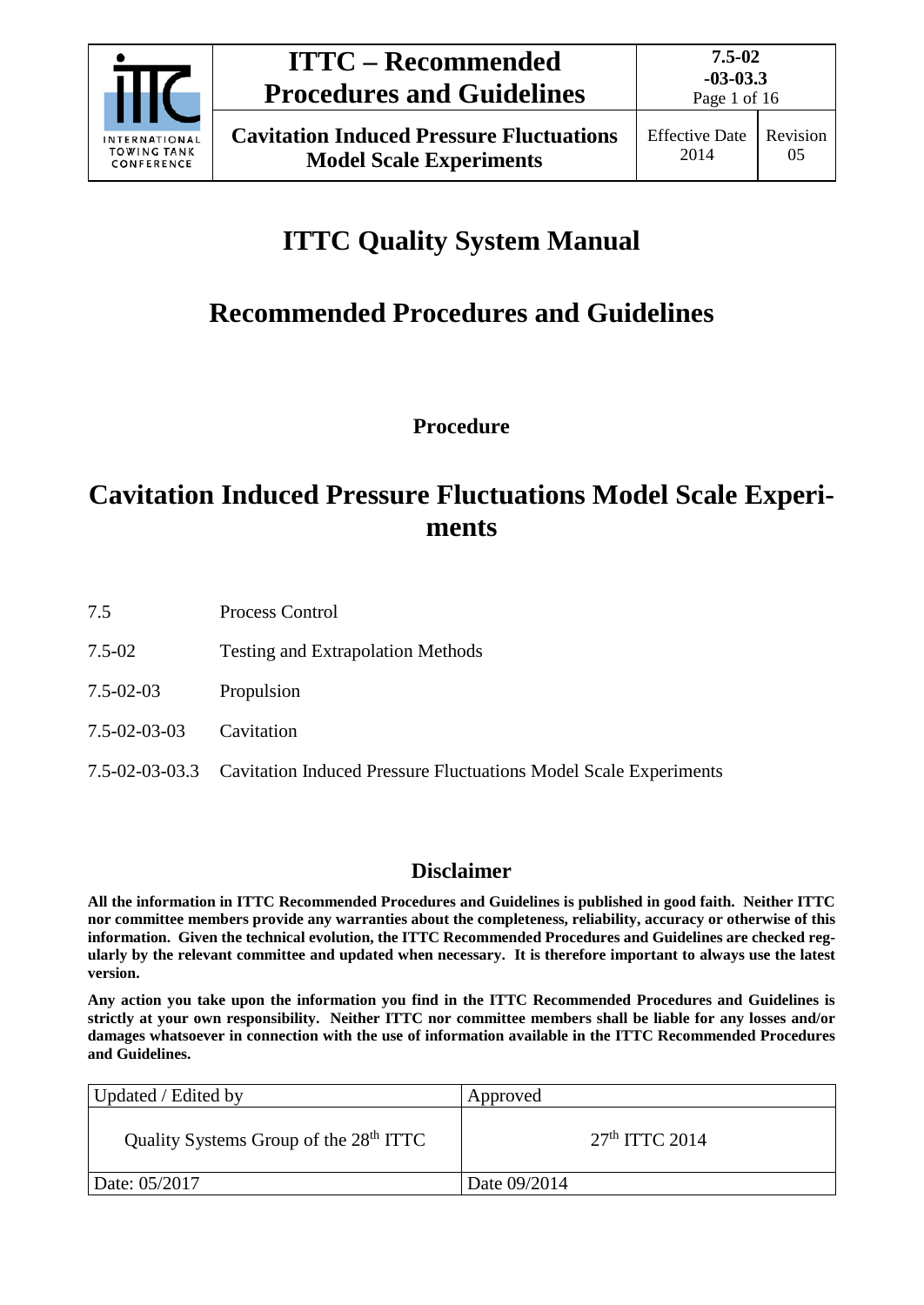

05

**7.5-02 -03-03.3**

## **Table of Contents**

| 1.                                              |       | <b>PURPOSE OF THE PROCEDURE3</b>                                |
|-------------------------------------------------|-------|-----------------------------------------------------------------|
| $\overline{2}$ .                                |       | <b>MODEL SCALE EXPERIMENTS ON</b><br>PROPELLER INDUCED UNSTEADY |
|                                                 |       |                                                                 |
|                                                 | 2.1.1 | Propeller Model3                                                |
|                                                 |       |                                                                 |
|                                                 |       | 2.1.2.1 Global Information3                                     |
|                                                 |       |                                                                 |
|                                                 |       | 2.1.2.3 Simulation by a Ship Model5                             |
|                                                 | 2.1.3 |                                                                 |
|                                                 |       |                                                                 |
|                                                 | 2.2.1 | Propeller Loading Condition6                                    |
|                                                 |       | 2.2.2 Corresponding Pressure Field 6                            |
| <b>Measurements and Instrumentation6</b><br>2.3 |       |                                                                 |
| 2.4                                             |       |                                                                 |
| $2.5^{\circ}$                                   |       | Data Collection and Analysis8                                   |
|                                                 |       | 2.5.1 Global Data Collecting and<br>Presentation of Results8    |

|       |       | 2.5.2 Higher Harmonic Components  9                                 |  |
|-------|-------|---------------------------------------------------------------------|--|
|       | 2.5.3 | Uncertainty Consideration 10                                        |  |
| 2.6   |       | <b>Other Essential Experimental</b>                                 |  |
|       |       |                                                                     |  |
|       | 2.6.1 | Air Contents, Cavitation Nuclei<br>and Stabilizing Model Cavitation |  |
|       | 2.6.2 | Influence of Wake Simulation  11                                    |  |
|       | 2.6.3 | Facility Wall Effects  12                                           |  |
| 2.6.4 |       | Effect of Induced Vibration 12                                      |  |
| 2.6.5 |       | Free Surface Effects  13                                            |  |
| 3.    |       |                                                                     |  |
| 3.1   |       | <b>Parameters to be Taken into Account</b>                          |  |
|       |       |                                                                     |  |
| 3.2   |       | <b>Recommendations of ITTC for</b>                                  |  |
|       |       |                                                                     |  |
|       |       |                                                                     |  |
|       |       | 4.1 Uncertainty Analysis 16                                         |  |
|       |       |                                                                     |  |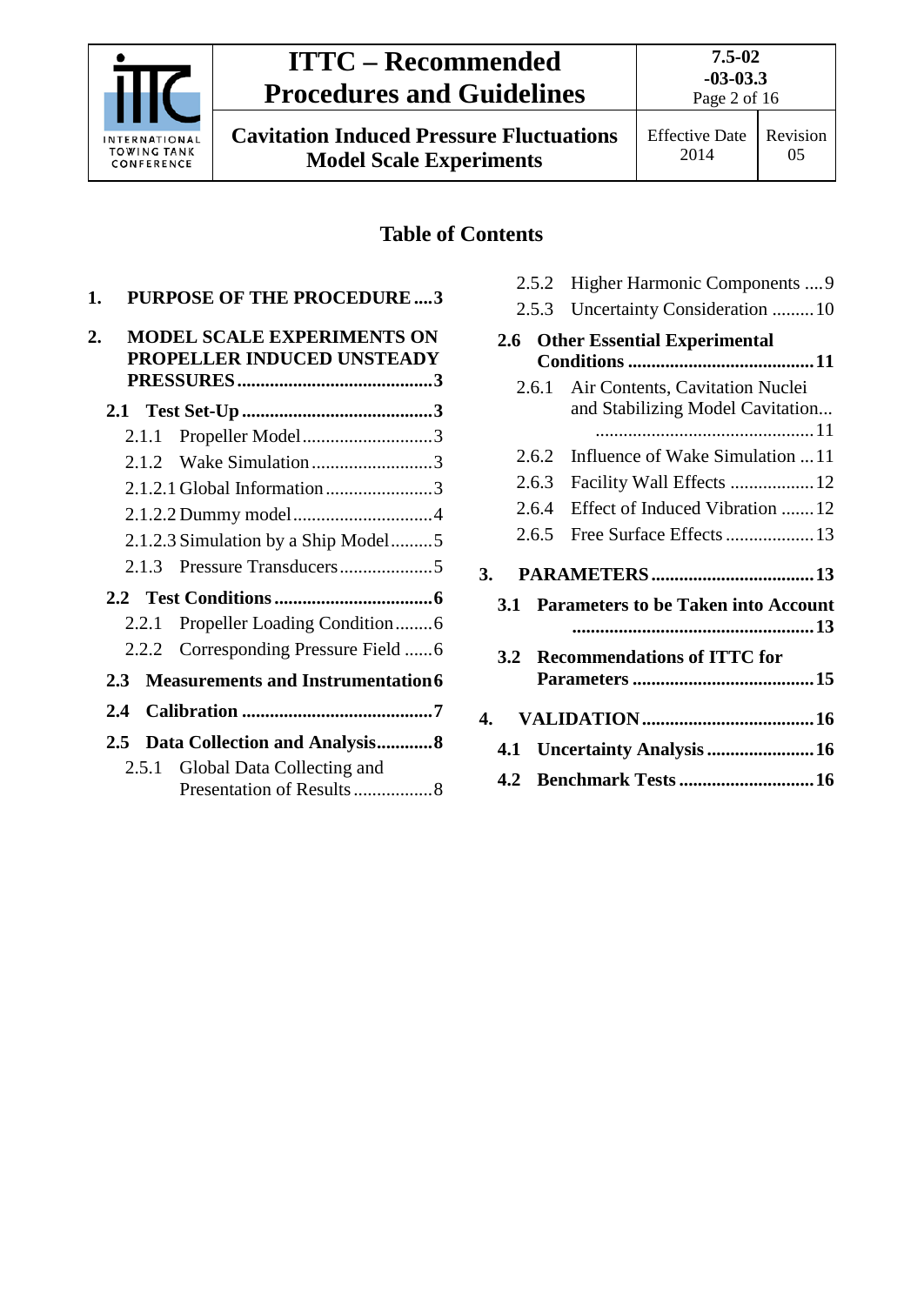

Effective Date 2014 Revision 05

## **Cavitation Induced Pressure Fluctuations Model Scale Experiments**

## <span id="page-2-0"></span>**1. PURPOSE OF THE PROCEDURE**

To provide guidelines and to ensure a best possible quality of test results in terms of accurate data on the performance characteristics of ship propellers concerning cavitation induced pressure fluctuations (blade rate and higher order excitation).

First harmonic or blade rate means the blade frequency i.e. the number of propeller blades multiplied by the rate of revolutions of the propeller shaft.

The present meaning of higher harmonics covers a frequency range between 5 to 10 or possibly 20 multiples of the blade frequency, i.e. in practice causes high frequency vibrations and up to what on passenger ships would be called low or medium frequency noise.

#### <span id="page-2-1"></span>**2. MODEL SCALE EXPERIMENTS ON PROPELLER INDUCED UNSTEADY PRESSURES**

The basic pressure fluctuation test consists of measuring transducer signals from flushmounted pressure gauges located on a surface representing the ship hull shell, located adjacent to a propeller operating in a non-uniform inflow velocity field representing the flow behind the ship. Choice of number and placement of pressure gauges should cover the local peak of induced pressure amplitudes and the distributions of pressures both laterally and longitudinally. Example characteristic time series of pressure signals should be displayed. The model scale results must be analyzed for harmonic content and the pressure amplitudes scaled to ship scale for the prediction of dimensional unsteady hull surface pressures.

Test facilities for this type of experiment are: variable pressure water tunnel, depressurised towing tank, and circulating water channel with a free surface in the test section.

#### <span id="page-2-3"></span><span id="page-2-2"></span>**2.1 Test Set-Up**

#### 2.1.1 Propeller Model

The size of model propeller should be determined, within the capacity constraint of the test facilities and within an acceptable range of testsection blockage (less than 20 %), to achieve the highest possible Reynolds number. The propeller model must have sufficient  $(\pm 0.05$  mm for a 250 mm diameter model propeller) and consistent geometry accuracy and therefore application of numerical controlled machining may be helpful to keep consistency in geometric accuracy. Model propeller blades are popularly made of strong aluminium alloys or brass. Whether the surface of the model is hydrophobic or hydrophilic might have a remarkable influence on the cavitation characteristics and hull-pressure measurements. A thrust to disc area loading of about 70 kPa is a useful upper limit value for strength considerations.

#### <span id="page-2-5"></span><span id="page-2-4"></span>2.1.2 Wake Simulation

#### 2.1.2.1 Global Information

The main task is to provide a realistic simulated wake velocity pattern which will also give the proper speed of advance at the propeller disk location. Usual practice is to use the nominal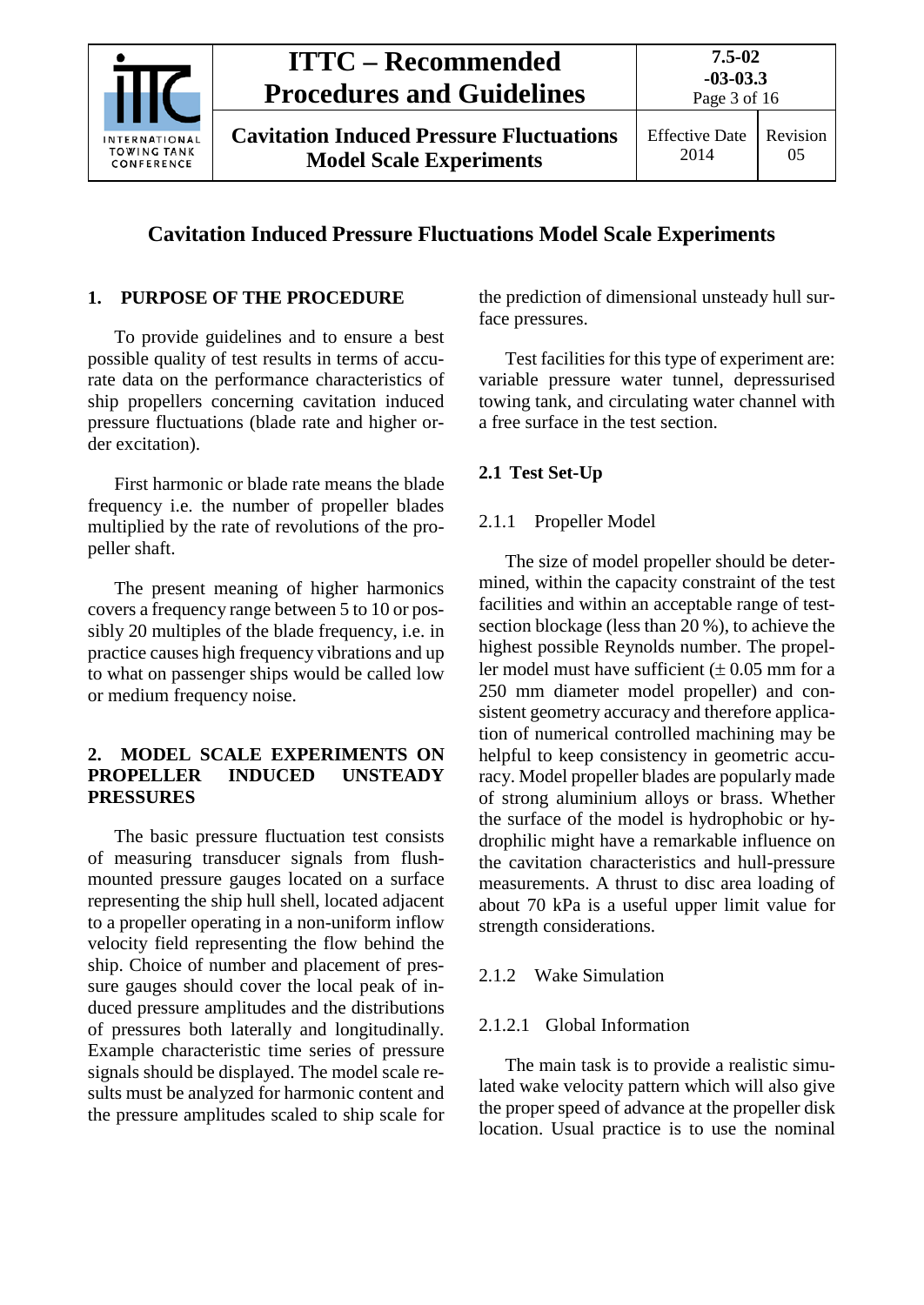

wake distribution (either for the model or scaled to full scale) as the target wake for the experiment.

There are scaling issues connected with trying to satisfy the three governing similarity parameters: Reynolds number, Froude number, and cavitation number. Cavitation tunnel pressure fluctuation testing does not satisfy Froude or Reynolds number scaling, but is aimed at a relatively high value of Reynolds number. Testing in a free surface cavitation facility offers the possibility of matching Froude and cavitation number, but at a rather low Reynolds number.

When Froude similarity is not satisfied, the correct cavitation number is exactly satisfied only at the blade reference point for scaled submergence depth pressure. This can be compensated for by simply adjusting the pressure head to the appropriate value for each of the blade positions of interest.

The low Reynolds number of model testing presents more complicated problems. Because of Reynolds number scale effects, the boundary layer thickness relative to hull length along a ship model in the cavitation tunnel is relatively wide. The magnitude of this influence depends greatly on the type of hull form. Wake scaling techniques such as the contraction methods offer relatively simple methods for scaling a model wake to a target wake with full scale features. If Reynolds number wake scaling is to be applied, the practical recommendation is to target the three-dimensional full scale nominal wake. In any case, all wake field simulations shall comply with ITTC Recommended Procedures and Guidelines, 7.5-02-03-02.5: Experimental Scaling of a Wake to a Target Wake, which describes guidelines for experimental wake scaling and simulation.

## <span id="page-3-0"></span>2.1.2.2 Dummy model

The main issue is to provide a simulated wake flow to the propeller by using partial ship model or flow devices.

Alternative model schemes are used depending on type of ship and facility size:

In **small** water tunnel **test sections** include (in case of a single screw ship):

- Wire mesh screen placed perpendicular to the flow, in front of a flat plate simulating the hull
- Parallel plate wake generator, in front of a flat plate 'hull'

For small to **medium size test sections**, the alternatives could include:

- Inclined shaft with struts and bossing, mounted below a flat plate or bump-like dummy model hull (in case of twin screw ship with propeller operating outside the ship boundary layer)
- Dummy model ('after body model')

## In **large test sections**:

- Shortened, but otherwise scaled ship models
- Half complete or shortened ship model attached on a side wall (in case of twin screw ship)
- Complete scaled ship models

For all the model configuration types mentioned, it is recommended to include as much of the stern appendages, such as the rudder, in the correct location behind the propeller.

A difficult task is modifying a model configuration so that the measured wake reliably matches the target velocity profile by surface mounted patches of screen, shortened model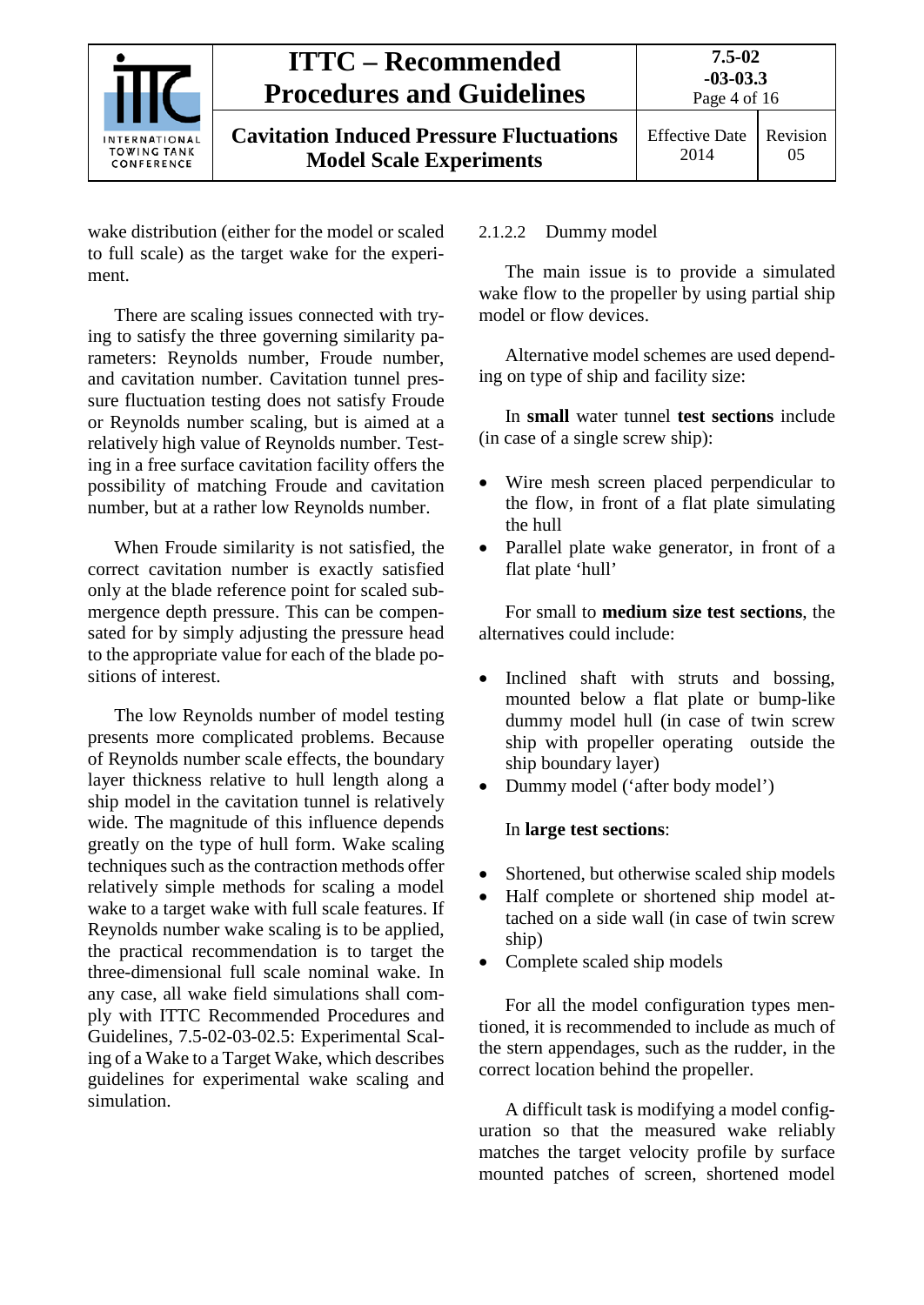| INTERNATIONAL<br><b>TOWING TANK</b><br>CONFERENCE | <b>ITTC – Recommended</b><br><b>Procedures and Guidelines</b>                     | 7.5-02<br>$-03-03.3$<br>Page 5 of 16 |                |
|---------------------------------------------------|-----------------------------------------------------------------------------------|--------------------------------------|----------------|
|                                                   | <b>Cavitation Induced Pressure Fluctuations</b><br><b>Model Scale Experiments</b> | <b>Effective Date</b><br>2014        | Revision<br>05 |

hull length, wire mesh screens mounted perpendicular to the hull, slimmed after body dummy model shapes and flow liners in the corners of the test section to prevent flow separation. All these configurations strongly depend on the skill of the model basin and on existing correlation data between model and full scale.

When using dummy model, the simulated wake shall be documented to verify that the deviation from the target wake can be neglected. Measurement of the wake can be performed by using any suitable Velocimetry techniques. When using pitot tube or laser Doppler Velocimetry, ITTC procedures can be adopted.

<span id="page-4-0"></span>2.1.2.3 Simulation by a Ship Model

The full ship model for cavitation induced pressure pulse test normally comes from previous resistance and self propulsion tests performed in a towing tank. Normally the specification of the model construction shall comply with the ITTC 7.5-01-01-01 Ouality manual procedure regarding model construction. Furthermore it shall comply with the low pressure environment and the higher velocity encountered in the cavitation test facility.

The ship model shall be completed with all the required appendages, fin stabilizer, -rudder and turbulence stimulators, that can influence the propeller inflow.

High quality mechanical components shall be adopted for the transmissions with respect to self propulsion tests in order to reduce the level of vibration and noise generated by the motor, gearbox or any rotating device used in the transmission mechanism. An accelerometer shall be installed on the ship model to monitor the levels and the frequency distribution of the induced hull vibrations.

The alignment of the shaft and joints shall be accurate in order to reduce propeller rotational speed variation during the revolution. Propeller rotational velocity fluctuation shall be maintained within 1%. In order to check the rotational speed of the propeller the mounting of a multi-pulse encoder (at least 1000 pulses per revolution) on the propeller shaft shall be preferred.

For the above reasons in case of twin screw ships two motors configuration (one for each propeller) shall be preferred because this reduces the number of mechanical components required in the transmission and hence the induced hull vibration. Furthermore a two motors configuration allows the possibility to investigate the effect of different phase rotational angles between the propellers for reducing the hull excitation induced by cavitation.

In case that for cavitation observation there are windows required for cameras installation on the model such windows should not affect the propeller inflow.

In case that electrolysis is used for cavitation stabilization, electrodes could be mounted on the ship model at least 1 meter upstream the propeller plane.

#### <span id="page-4-1"></span>2.1.3 Pressure Transducers

Rugged miniature, high sensitivity, flush mounted pressure transducers of suitable range shall be used for pressure fluctuation measurements. Transducer range depends on the facility velocity and static pressure and could be absolute or differential. Band pass frequency response of the transducer shall be at least 1000 Hz and the measuring range shall not exceed 4- 5 times the maximum measured pressure in order to limit the measurement errors. Pressure transducers shall be periodically calibrated with respect to a standard calibration reference. If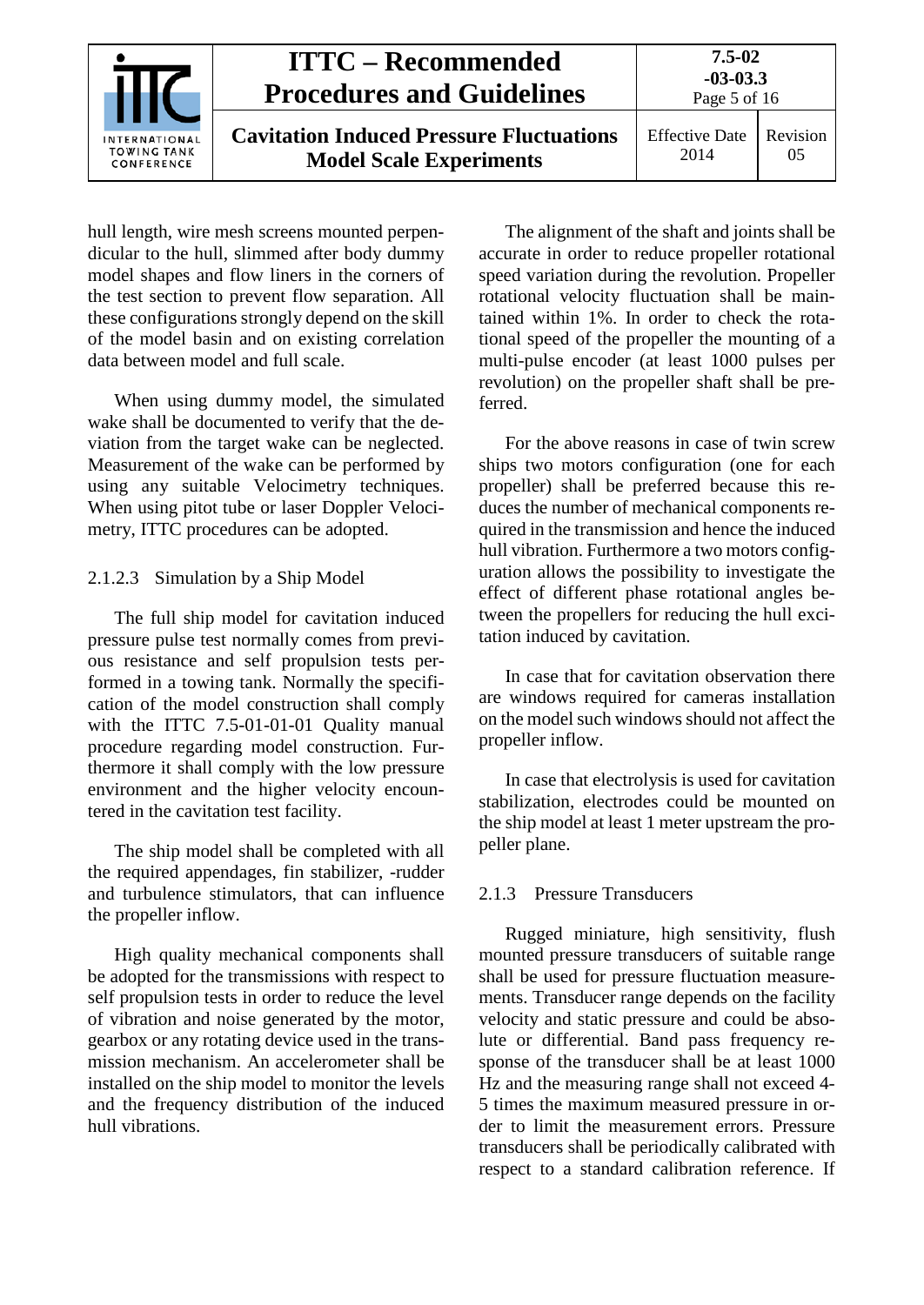

Effective Date 2014 Revision 05

Page 6 of 16

possible a minimum of 5 transducers shall be installed on the ship model hull. If force calculations shall be performed the number of pressure transducers shall be at least 20 located over an equi-spaced grid. Normally pressure pick ups can be located at 0.8*D* ahead of the propeller disc to 0.6*D* behind the propeller disc ( $D =$  propeller diameter). The maximum extension to port and to starboard amounts to about 0.6*D* to 0.8*D*, depending on the section shape. The distances between the transducers are in the range of 0.15*D* and 0.35*D*.

## <span id="page-5-0"></span>**2.2 Test Conditions**

In a variable pressure water tunnel facility, the model test conditions should satisfy the same propeller working conditions as predicted for the full scale ships.

The two basic parameters of propeller working conditions are:

- Propeller loading
- Corresponding pressure field

## <span id="page-5-1"></span>2.2.1 Propeller Loading Condition

Satisfy the propeller loading through the kinematical condition for  $J = V_A/(nD)$  in order to achieve the predicted full scale  $K_T$  or  $K_Q$  (thrust or torque identity). Here means  $V_A$  = propeller speed of advance,  $D =$  propeller diameter (m),  $n$  $=$  rotational speed (1/s),  $K_T = T/(\rho n^2 D^4)$ , and  $K_Q$  $= Q/(\rho n^2 D^5)$ . Usual practice in water tunnel testing is to satisfy the thrust identity, although there are circumstances where the torque identity approach is used.

## <span id="page-5-2"></span>2.2.2 Corresponding Pressure Field

Set the facility pressure and flow velocity to obtain the correct full scale cavitation number  $\sigma$  $= (p_0 - p_V)/(1/2\rho V_{\text{ref}}^2)$ ; Where  $p_0 =$  total static pressure consisting of atmospheric pressure plus submergence depth pressure taken to a reference location on the propel1er blade, and with the reference velocity  $V_{ref}$  taken as  $V_A$ ,. *nD* or  $\pi nD$ . The reference submergence depth used in the calculation of the cavitation number is usually taken at a point approximating the centre of the expected cavitation extent in the upper part of the disk, such as 0.8.*R* above the propeller centreline.

Inclusion of the effect of stern wave heights can be determined based on discussions with customers and/or experience of the model basin.

For Froude scaled cavitation testing in a facility with a free surface, such as a depressurized towing tank or a free surface circulating water channel, the standard results of a Froude scaled towing basin powering test may be used directly to set the propeller RPM and speed for the various operating conditions of the experiment. It is noted that the usual procedure for scaling model powering results to full scale is based on satisfying the thrust loading coefficient at full scale Reynolds number, which is equivalent to a thrust identity approach.

It is recommended to perform additional tests at different drafts with off-design loading conditions.

## <span id="page-5-3"></span>**2.3 Measurements and Instrumentation**

The requirements for measurements and instrumentation for model pressure fluctuation testing can be divided into two main groupings. The following lists identify the quantities measured items and give special notes about the instrumentation [in brackets].

## Basic Test Measurements

Measurements '**Absolutely required**' include: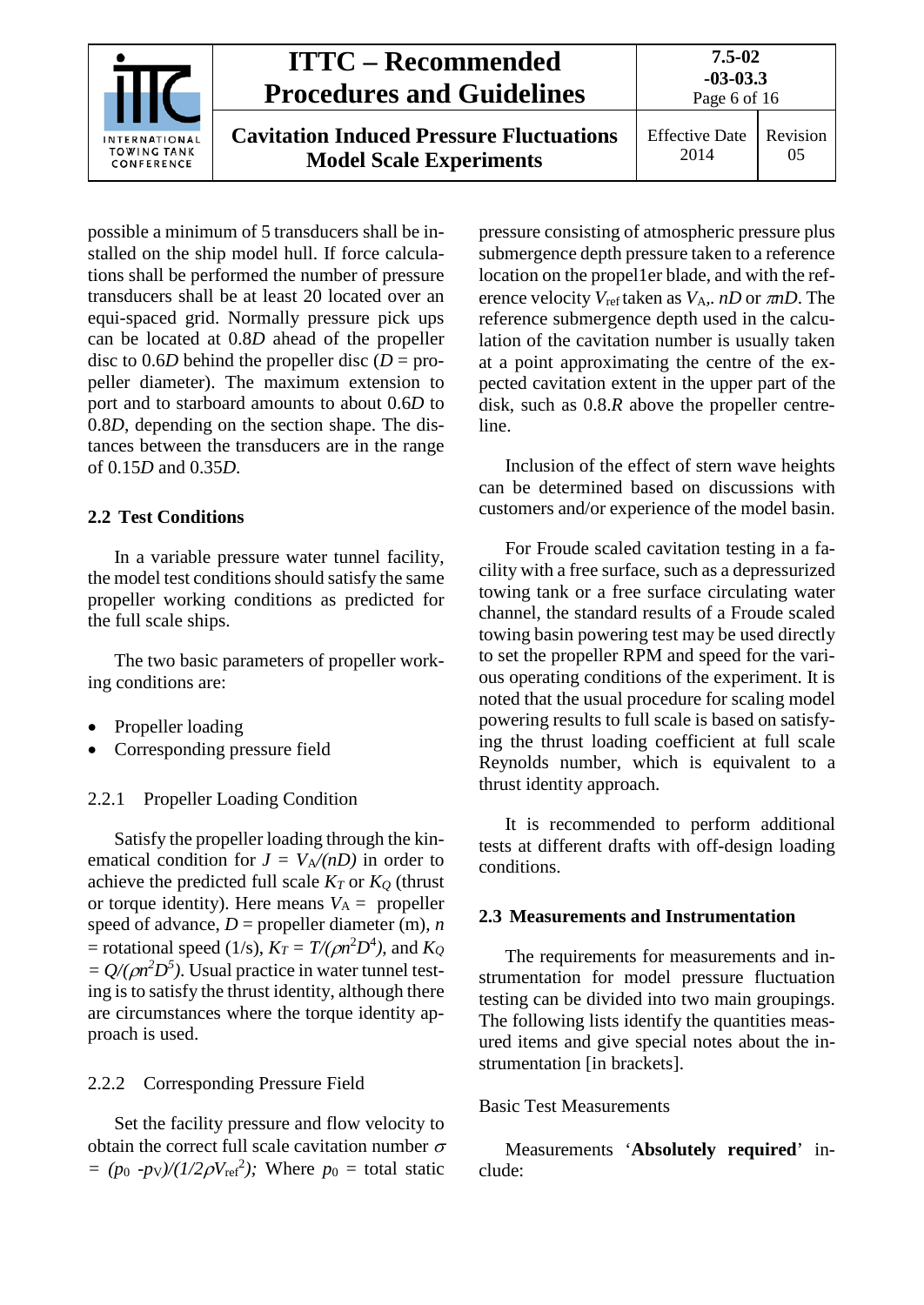

**7.5-02 -03-03.3**

**Cavitation Induced Pressure Fluctuations Model Scale Experiments**

Page 7 of 16 Effective Date

- facility flow velocity;
- facility static pressure;
- propeller thrust and torque;
- propeller rotational speed;
- water temperature,
- air content as % saturation or % oxygen saturation [use Van Slyke Apparatus or Continuous Oxygen Analyzer],
- wake velocity component(s) [most preferably use 5-hole pitot probes or Laser Velocimetry].

In the category of '**wor**t**hwhile to have**' is

• the measurement of cavitation nuclei number and size distributions [use a cavitation susceptibility meter or Cavitation Nuclei Counter device].

Unsteady Pressure and Cavitation Observation Measurements

Measurements '**Absolutely required**' include:

- unsteady pressure signals [ use strain gauge diaphragm or piezoelectric type transducers];
- control pulses per shaft rotation for data sampling [shaft encoder device with minimum number of pulses per rotation = 5\*(highest BR harmonic)\*(*Z*)];
- data stream system [signal conditioners/amplifiers, A-to-D devices, link to computer and data storage];
- viewing and photographic arrangements [windows, viewing pods or ports];
- photographic and video records; stroboscopic lighting; and time series and narrow band spectra of pressure signals [spectrum analyzer machine].

In the category of '**worthwhile to have**' are

- measurements of vibration acceleration [accelerometers placed near the pressure transducers];
- sound pressure level of noise [hydrophones];
- time series and narrow band spectra for the accelerations and noise.

## <span id="page-6-0"></span>**2.4 Calibration**

For a successful hull-pressure measurement, the cavitation pattern on the propeller blade must be simulated properly. As part of the preparation and set-up of the test, the following calibration should be performed:

- For the thrust and torque dynamometer, load response calibrations should be carried out with applied loads, and also long term stability of the calibrated data needs to be confirmed.
- Thrust and torque of the bare hub are to be measured and corrected for each test condition. Especially at the low revolution condition, the effects of internal friction and gearing in the dynamometer are recommended to be checked as the shaft RPM approaches zero.
- The torsional or lateral vibrations of the model propeller shaft may have an influence on the steadiness of the cavitation on the blades and the level of the pressure fluctuation. Attention should be paid to the vibration level of the shaft at each test condition.
- Pressure gauges to measure static and differential pressure should be calibrated within an established time period prior to the test.
- In order to enhance the reliability of the measurements, it is recommended that the calibration data of the pressure gages be confirmed, simply by the change of the static pressure inside tunnels before the measurement.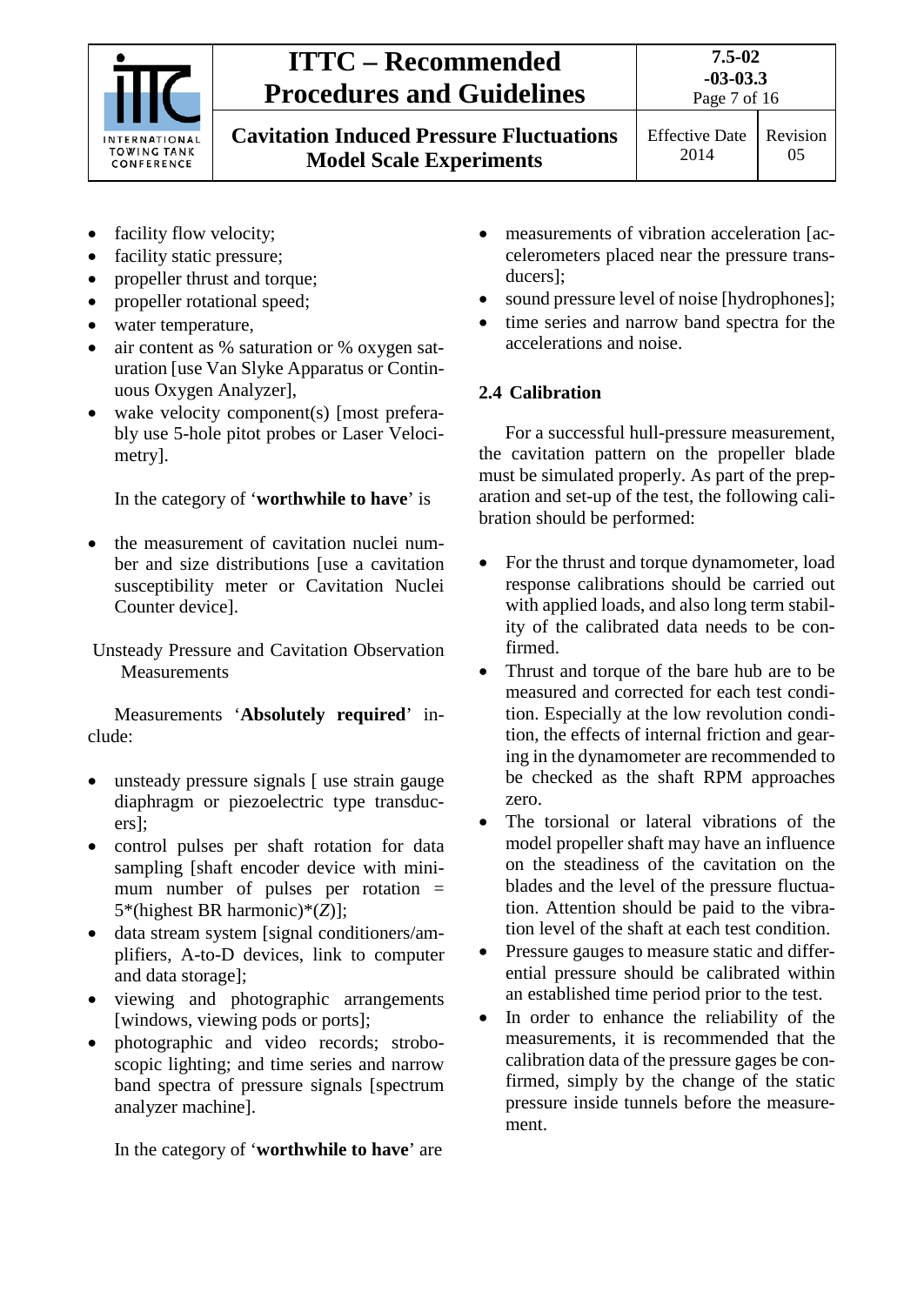

**7.5-02 -03-03.3** Page 8 of 16

**Cavitation Induced Pressure Fluctuations Model Scale Experiments**

Effective Date 2014 Revision 05

## <span id="page-7-0"></span>**2.5 Data Collection and Analysis**

We must distinguish two types of analysis:

- 1. harmonic analysis or blade angular position domain analysis
- 2. time domain analysis

The harmonic analysis is dedicated to provide the pressure amplitude at blade rate or blade rate frequency. This analysis has to deal with pressure as function of blade angular position changing with time :  $p(\theta) = p(\omega t)$ . To get rid of the potential fluctuation of the shaft revolution rate that might come to be a problem when focusing at the high harmonics, it is always better to use an encoder on the shaft to sample the pressure as a function of the blade angular position. It is helpful to use an encoder with a number of pulses which a power of  $2 N = 2^p$ , so that the Fast Fourier Transform might be used to speed up the calculation of the harmonic decomposition of the signal.

If the shaft revolution rate is enough stable, the harmonic decomposition can be done in the time domain.

On the contrary the blade angular position domain analysis is not anymore useful when looking at the broadband level of the pressure pulse signal. Because the broadband level is generally related to the non-stationary cavitation, the fluctuations are not only related to the blade angular position of the blade but also to the physics of cavitation itself. This means that the broad band level cannot be estimated in the blade angular position but in the time domain.

#### <span id="page-7-1"></span>2.5.1 Global Data Collecting and Presentation of Results

The following types of data can be of interest to be presented in the report:

- Sequences of the unfiltered pressure signal  $p(t)$ . A sufficient number of propeller revolutions have to be covered to yield a realistic impression of variations over time, as intermittency etc. To get an overview of the characteristic of the pressure signal the frequency content of the signal should be at least up to 10 blade frequency multiples but 20 or higher is preferable. The amplitude scale has to be dimensionless as  $K_p$  (definition see section 3.1) or in Pascal. The plot of  $p(t)$  can be very informative and should always be included in the report. As an important complement at least one type of the spectra listed below should be appended.
- A table showing amplitudes and phase angles (mean values) for the first 5 harmonics. This is in principle a pure line spectrum (*Kp* or amplitude in Pa).
- A plotted mean value spectrum, including the continuous part, for the first 5 harmonics (*Kp* or amplitude in Pa).
- A plotted spectrum showing the mean values of the *X*% highest blade passage pulses, including the continuous part, for the first 5 harmonics. *X* can be for example 50 or any value which according to full scale correlation has been proven to correspond to full scale data. The idea here is to exclude the smallest pulses which in model testing may be a result of excessively intermittent cavitation because of lack of nuclei or other scale effects. Other types of pulse statistics can give equivalent information. Sequences should be sampled during several minutes. Good complements are also video recordings showing variations over some time.
- A plotted mean value spectrum, including the continuous part, up to  $15<sup>th</sup>$  or  $20<sup>th</sup>$  harmonics. Because of its relevance for higher frequencies excitation and the dominance of the continuous spectrum at these frequencies this spectrum can be presented in 1/3-octave bandwidths, which simplifies the scaling (*Kp* or amplitude in Pa).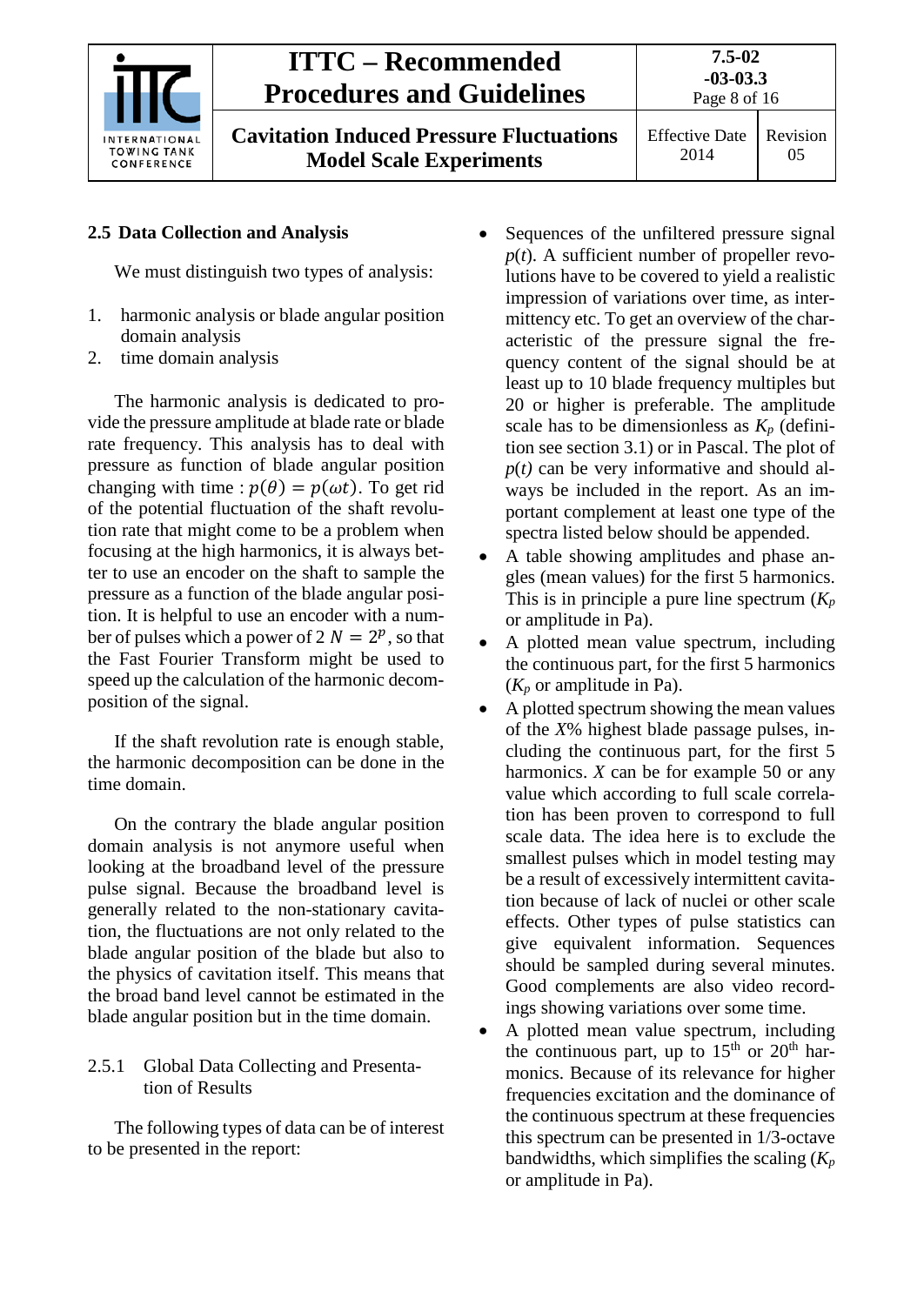

• Additionally a plot showing the arrangement of the different pressure transducers should be given.

The presentation of continuous spectra in the same graph as discrete spectral lines is problematic in the sense that these spectra have to be scaled to full scale in slightly different ways. Only for spectra of the constant percentage type, as the 1/3 octave, the same scaling can be applied to lines as well as the continuous part. This problem can be managed in different ways: Avoid plotting of mixed spectra in the same graph, recalculate the scaled and modified spectrum or write out the Pa or  $K_p$  scaled amplitudes at the spectral lines only. Since the continuous spectrum contains information about the cavitation as well as the energy exciting the ship it is important to include it in the report. Above the  $5<sup>th</sup>$  to  $10<sup>th</sup>$  harmonics the continuous part can be dominating.

## <span id="page-8-0"></span>2.5.2 Higher Harmonic Components

The present meaning of higher harmonics covers a frequency range from 5 up to 10 or possibly 20 multiples of the blade frequency. In practice these frequencies cause high frequency vibrations and what on passenger ships would be called low or medium frequency noise. The experience of prediction at these frequencies is limited and no standard or praxis has been developed.

In a standard test for pressure fluctuations the first two or three, possibly up to five harmonics are usually considered. The limit is set by the number of harmonics that can be clearly distinguished above the continuous spectrum and be predicted by some accuracy. Full scale correlations usually indicate that the discrepancy between model and full scale increases at higher harmonics. The first two are typically reasonably close to full scale while the values of the higher harmonics are sometimes too low by model tests.

The number of harmonics is strongly related to the shape of the pulses. Two main behaviours can be distinguished. For sheet cavitation on the blade the pulse shape is related to the gradient of the wake - the higher the gradient of the wake the more harmonics. For tip vortex cavitation the higher harmonics are typically generated during pulsations of the cavity behind the blade, due to mechanisms not fully known.

Two main reasons for too low values predicted for higher harmonics can be identified: Spreading of energy from the harmonic spectral lines by phase modulation or a less steep wake in model scale.

Excessive modulation can be avoided by using a high Reynolds number, high nuclei content and by minimizing the unsteady wake by use of flow liners to avoid separation.

A fundamental lack of high harmonics due to wrong pulse shape can be cured by simulating the proper wake as much as possible.

When excessive modulation exists its effect can be reduced by measuring/analyzing in wider bandwidths, or afterwards by integration of the spectrum in some interval around the harmonics. There is no standard for this type of analysis, and therefore the analysis is strongly related to the correlation experience of the model basin.

From the 5<sup>th</sup> harmonic it typically happens that the energy of the continuous part of the spectrum dominates over the energy in the lines so obviously the continuous spectrum has to be considered.

Considering these facts a practical way is to analyze the first spectral lines, having levels 5- 10 dB above the continuous spectrum, in the tra-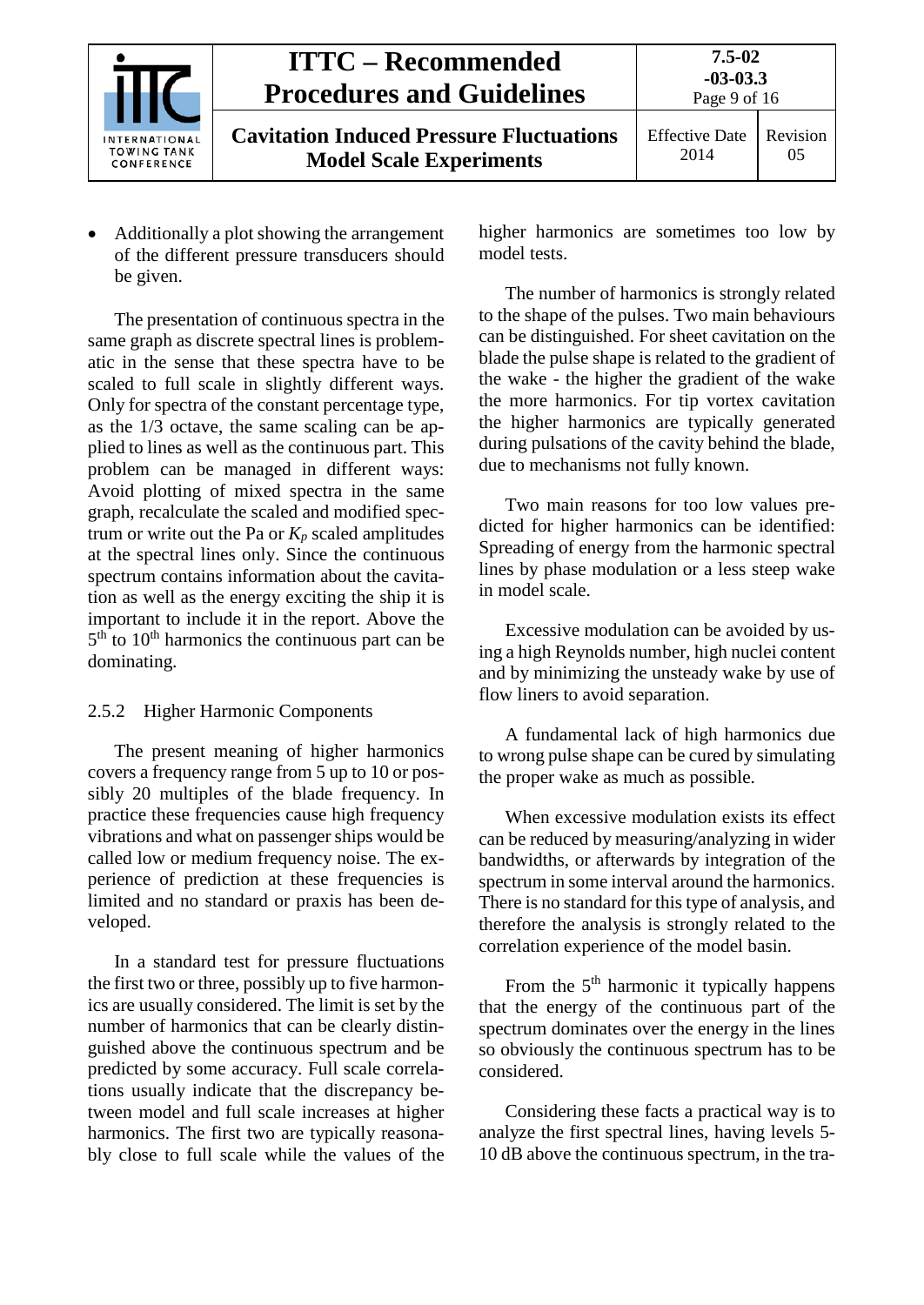

ditional way by a line spectrum. The entire spectrum can however also be shown as a 1/3-octave band plot (scaled according to the  $K_p$ -formula) being particularly adequate at frequencies at which the continuous spectrum dominates. This data presentation also corresponds to the mode characteristics of the hull at higher frequencies.

#### <span id="page-9-0"></span>2.5.3 Uncertainty Consideration

Measurement of pressure pulses requires skill and insight into the physics of cavitation but it is a straightforward process not resulting in any extraordinary difficulties. Usually the main error sources appear because of hydrodynamic problems introduced by the approximations made in a model test. The hydrodynamic problems result in lack of similarity between model and full scale cavitation and pressure signals, a fact implying that analysis and interpretation of model results become complex and can result in errors difficult to quantify.

Adding up all errors in the most pessimistic way in such a complex process may result in error estimates larger than the measured quantity. An estimate based on experience and full scale correlation can be less conservative but usually more realistic.

Obviously all sources of error have to be estimated and weighed in some way. Among the standard errors related to instrumentation are those emanating from transducers, selections of sampling frequency and duration, pulse and phase deformation due to filters, amplifiers etc. Errors from these sources are reduced simply by giving priority to a professional selection and operation of modern measuring systems. The unavoidable errors from the measurement chain have then to be added to the errors emanating from the hydrodynamic approximations. Examples of the latter are:

- Error in the specification of the loading condition (cavitation number and advance coefficient). The source of this error is the propulsion test or an equivalent for the determination of the loading condition.
- Error in the realization of the loading condition at the cavitation test. In this error are included deviations in controlling the tunnel setting (to properly fulfill  $K_T$ -identity etc.). Also possible effects of use of approximate similarity conditions are included in this group of errors. Ignoring the Froude number effect on the cavitation number (often considered to be small).
- Deviations in hull or dummy geometry
- Deviations in propeller geometry

The importance of these error sources can vary, not only between different facilities but also between different projects. If the wake is extremely bad a small and local error in blade geometry of a heavily loaded propeller will make a small difference while the same error on a high speed ship can be significant. It is very important therefore to analyze the error sources individually, in every project.

An engineering way to handle the hydrodynamically based errors which are often difficult to derive or estimate, is to consider key input data, loading conditions etc., not as exact numbers but the nominal numbers  $+/-$  5 or 10%, as a guess. Performing then the tests also at +/- 5 or 10% variation of the cavitation number and/or advance coefficient will produce a plot from which the sensitivity of the results for input errors can be estimated. With later assumptions about the input error also the output error can be estimated and the risk that a certain design fails due to a realistic but unknown error can be evaluated.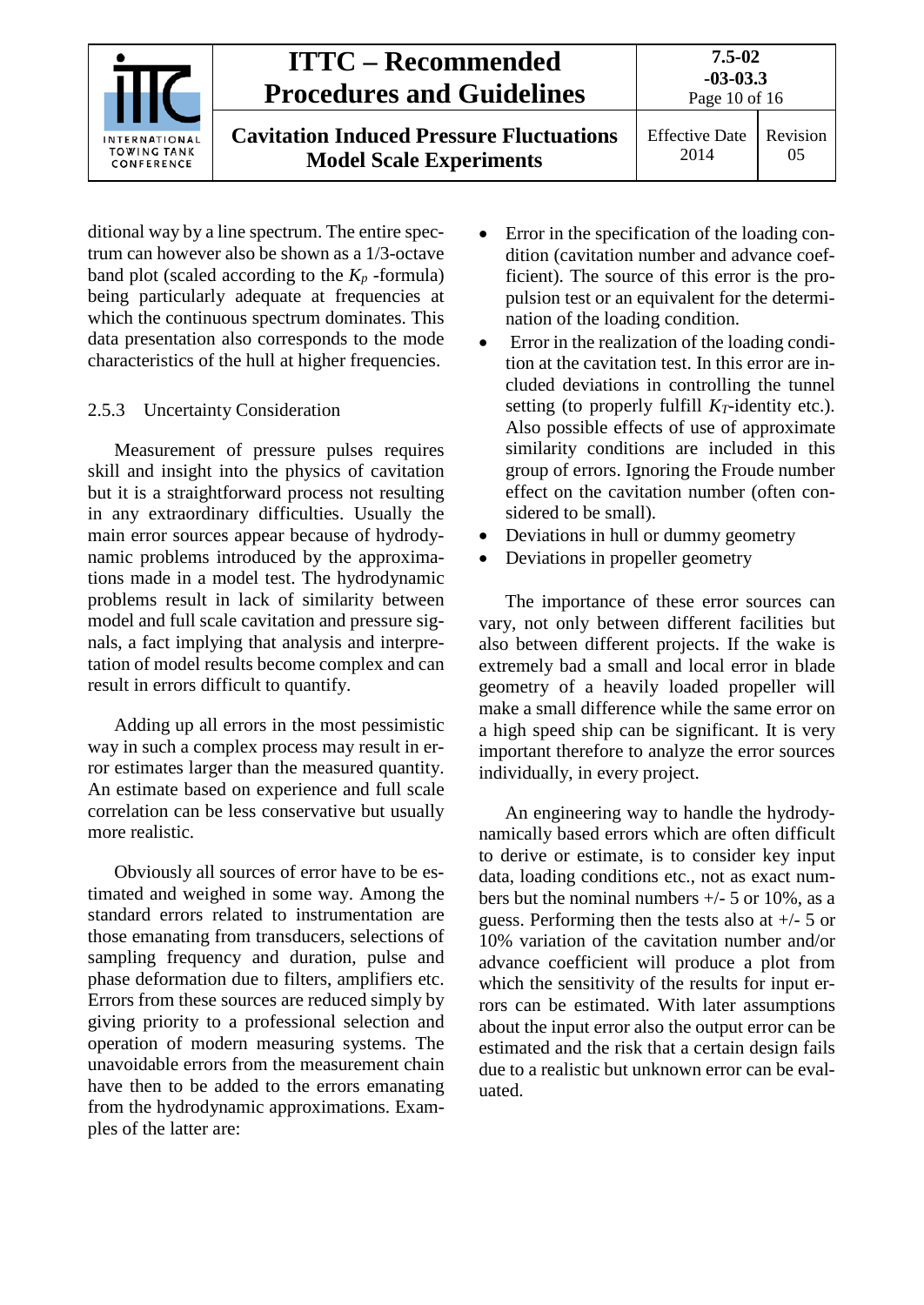

## Revision 05

## <span id="page-10-0"></span>**2.6 Other Essential Experimental Conditions**

This section deals with a lot of items that need to be taken into account when performing pressure fluctuation measurements but cannot be put into a direct rule neither specific values can be given. The points mentioned should be considered when discussing the results, depending on the experience with the specific test facility and the correlation achieved there.

### <span id="page-10-1"></span>2.6.1 Air Contents, Cavitation Nuclei and Stabilizing Model Cavitation

It is generally accepted that testing at relatively high air content, as a kind of nuclei, in a water tunnel facility reduces the tensile strength and improves the correlation of model and full scale results. When there are insufficient concentrations of nuclei, all forms of cavitation behave intermittently and will therefore produce non-periodic pressure readings at model scale.

When testing in a depressurized towing tank, the generation of the nuclei by the sand grain roughness on the leading edges of the model propeller blades or electrolysis in the boundary layer flow past the hull stabilizes the cavitation on the model propeller blade.

However, too high levels of air may deteriorate the visibility inside the tunnel and introduce a damping effect on the measured unsteady pressure amplitudes.

Hence the optimum air content for a given cavitation facility should be determined by longestablished experience. To enhance the consistency of measurement results, it is recommended that the tensile strength of the water in the facility should be checked periodically.

## <span id="page-10-2"></span>2.6.2 Influence of Wake Simulation

One of the most critical problems when performing pressure fluctuation measurements is the correct simulation of the wake of the full scale ship. When performing such type of measurements the following limitations regarding the wake simulation shall be always kept in mind.

- Full ship models provide three-dimensional inflow at the propeller discs which is correctly simulating the full scale propeller inflow for twin-screw hulls provided that the propeller discs are outside the ship boundary layer. In case of a single-screw hull, where the propeller is working in the ship boundary layer, the large difference of the model and ship Reynolds numbers produces a wider wake and a different flow to the propeller in model scale.
- Shortened full ship models proposed to reduce the differences between the boundary layer thickness between model and full scale ship can be adopted but particular attention shall be applied when shortening the model in order to avoid possible separation of the flow at the fore-body that will definitively deteriorate the propeller inflow simulation. Prior to testing, oil paint or tuft visualization is suggested for verification.
- Wire screens are a suitable and practical means to reproduce the full scale ship wake when the axial velocity distribution is the objective of the simulation. They are not effective in simulating the tangential and the radial velocity distribution.
- Dummy after-body model can be used to simulate the full scale propeller inflow, but it requires a time consuming iterative process of model modifications and wake measurements to achieve the target propeller inflow.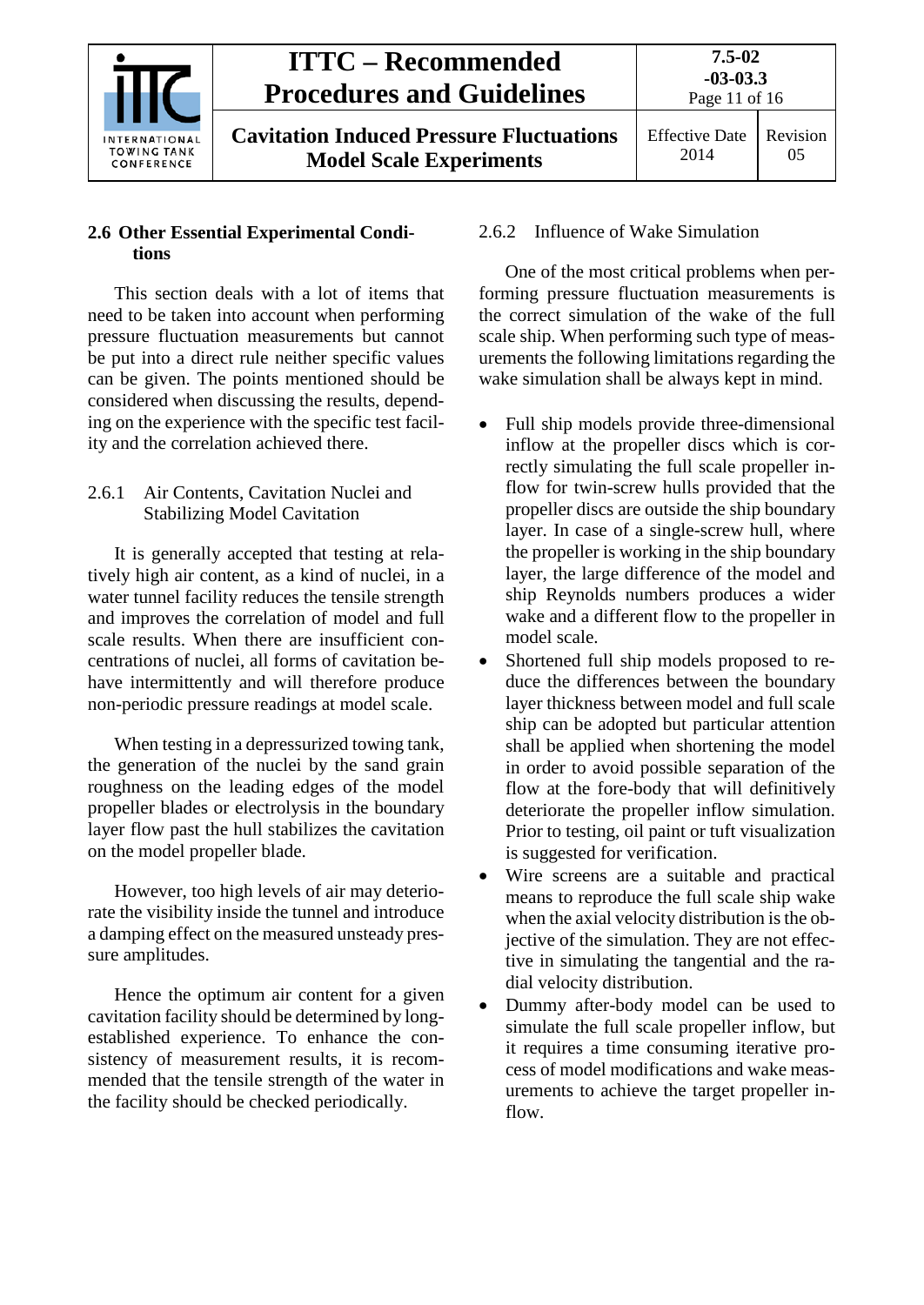

**Cavitation Induced Pressure Fluctuations Model Scale Experiments**

**7.5-02**

## <span id="page-11-0"></span>2.6.3 Facility Wall Effects

The wall effect has been a subject of continuous discussion in the ITTC. The Round-Robin tests in the 22nd ITTC report show that different levels of pressure fluctuations have been measured in different test section areas in spite of similarity of wake field and cavity pattern. However, the effect of the blockage on the pressure measurement is not clarified quantitatively because the measured results include the effects of different sources like tunnel vibration, Reynolds numbers etc.

Hence, systematic studies on this effect will be needed, and it is recommended that each facility gains experience by comparing at least the results for two different sized propellers.

## <span id="page-11-1"></span>2.6.4 Effect of Induced Vibration

If a pressure transducer is mounted in a vibrating surface a pressure can be induced by the vibration. This pressure adds, with the component of its phase angle, to the pressure that would have been measured without the vibration. The vibration can be excited by the propeller or by uncorrelated sources. They can be global, including the complete hull girder, or local plate vibrations.

Although the problem has been much discussed there are only a few studies published and according to a few full scale examples the influence of vibrations at lower frequencies seem for most cases and transducer positions to be modest. This, however, does not mean that severe influence cannot occur, for example at transducer positions far from the propeller. At high frequencies strong influence has been reported from local plate vibrations.

It is usually assumed that the influence of vibrations is small at model testing but can be important on the ship having a more flexible structure. If this occurs and no correction is made the comparison between the amplitudes at model and full scale can be of limited relevance.

Calibration procedures based on measurements of the vibrations at transducer positions have been developed and tested. The experience from these problems is however limited and specific procedures are not engineering standard.

To avoid the problems the following simple guidelines are recommended:

- Use a model/dummy being stiff enough to reduce vibrations at relevant frequencies. This is particularly important for at least one reference transducer in the centre line and close to the propeller.
- If the model cannot be made stiff enough, avoid putting transducers far from the propeller or within or close to areas where vibration can be expected.
- Check vibration levels, at least for some typical models, by mounting accelerometers close to pressure transducers. Then apply an exciter to the model (without the propeller in operation) so it performs vibrations similar to those generated by the propeller. From such experiments a correction can be found. In principle the correction can alternatively be calculated by methods being able to determine the added mass of a body vibrating in water. However, particularly for a model more or less clamped to a cavitation tunnel this latter method can be difficult. Take account of phase relations and bandwidth effect in the measuring system.

A different kind of influence occurs if the transducer is mounted at some distance from the vibrating surface or part of the surface. An example of this case is vibration of the walls of a cavitation tunnel which can disturb measure-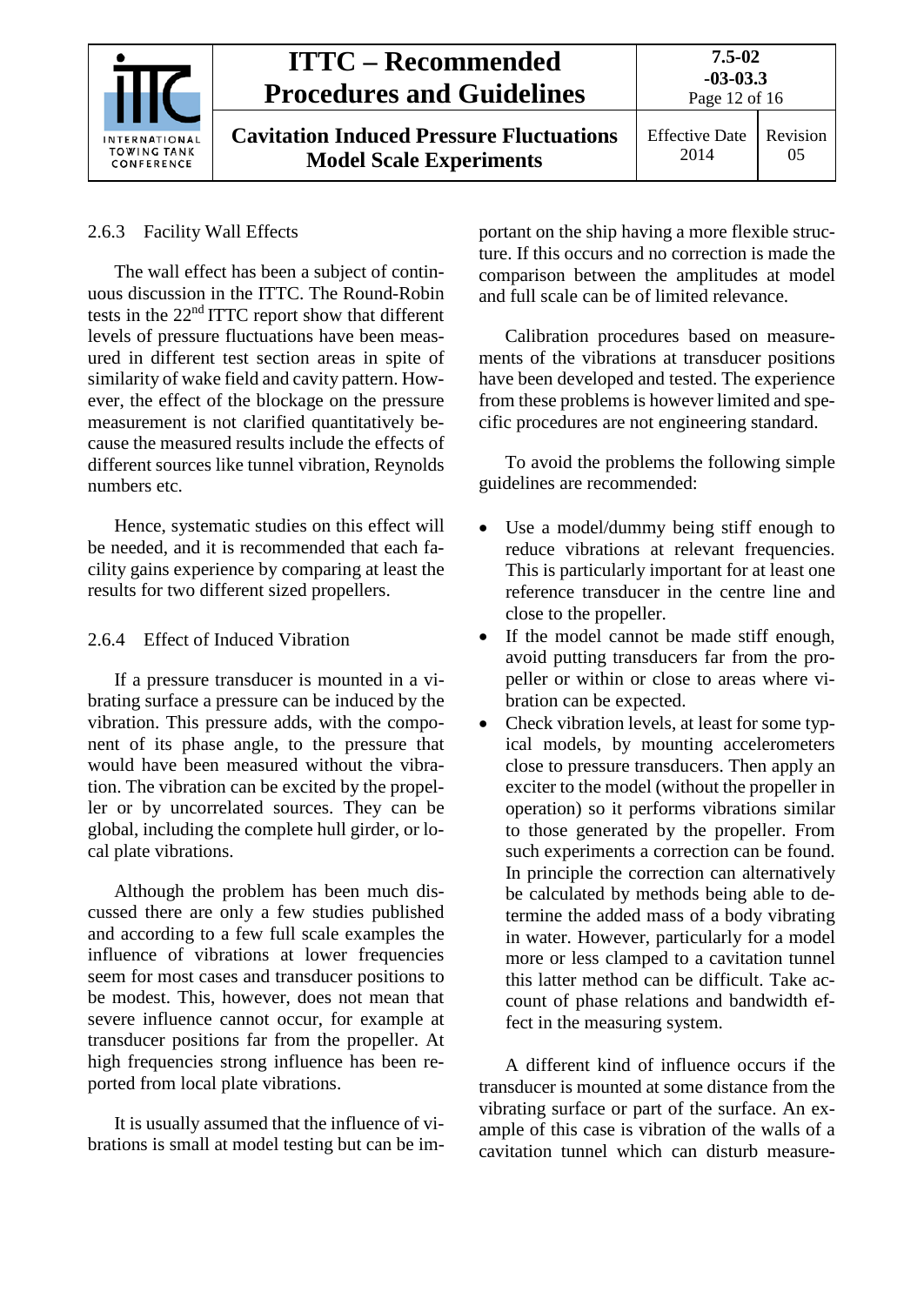

Effective Date 2014 Revision 05

ments significantly. The way around the problem is to reduce the wall vibrations and avoid transducers far from the propeller and close to the walls.

Above resonant vibration of the tunnel walls there is also a contribution from acoustic reflections in mainly stiff walls. At some distance from the propeller the free field will be disturbed by the reflections. The distance at which this occurs depends on the size and stiffness of the test section and the amount of free gas bubbles in the water. This effect also limits the distance from the propeller at which a transducer can record a relevant pressure signal.

To find out such limitations an acoustical calibration of the tunnel is recommended. The calibration should, due to the influence of standing waves, be made at realistic free gas content. In this way transfer functions can be determined by which for example the free field pressure can be estimated. Particular for the higher harmonics this procedure can be useful.

## <span id="page-12-0"></span>2.6.5 Free Surface Effects

It is concluded that the influence of the free surface on the pressure amplitudes has to be accounted for in most tests. Exceptions being amplitudes measured at transducers close to the propeller on fully loaded super tankers and similar.

The highest accuracy in simulation of the boundary conditions, like the one at the free surface, can be reached in a very large cavitation facility with a free surface. Data from all other facilities, i.e. from most cavitation tunnels, have to be transformed by some procedure to include the free surface effect.

If not free surface and solid boundary effects for the correct shape of the hull are automatically taken into account by use of a proper model/dummy tested in a free surface facility corrections have to be applied afterwards to find the relevant pressure amplitude. The correction factor can be empirical or computed as explained in the 23rd ITTC Report on Cavitation Induced Pressure Fluctuations.

For a correct solid boundary factor the model/dummy has to be reasonably similar to the ship and the transducer has to be in approximately the position in which the pressure amplitude is intended to be predicted. The reason is that the solid boundary factor changes slightly with position (due to hull shape) but also that the propeller has some directivity implying that a distance correction based on 1/r should be avoided (This is particularly true for minor cavitation, a condition at which the dipole contribution from the blade loading cannot be neglected).

The correction for the absence of a free surface and possible shortcomings in the solid boundary effect can be determined numerically.

It is noted that empirical corrections based on full scale correlation take into account also different scale effects on the cavitation, a reason to work with such correlations also if a numerical free surface correction is applied.

## <span id="page-12-2"></span><span id="page-12-1"></span>**3. PARAMETERS**

## **3.1 Parameters to be Taken into Account**

Parameters that need to be considered during pressure fluctuation measurements are basically the same as for cavitation tests (ITTC Procedure 7.5-02-03-03.1). For pressure fluctuation measurements they can be categorized into "data absolutely necessary" and in "data worthwhile to have" (section 2.4). If the latter are considered, the reliability and the quality of the measurements will considerably be improved.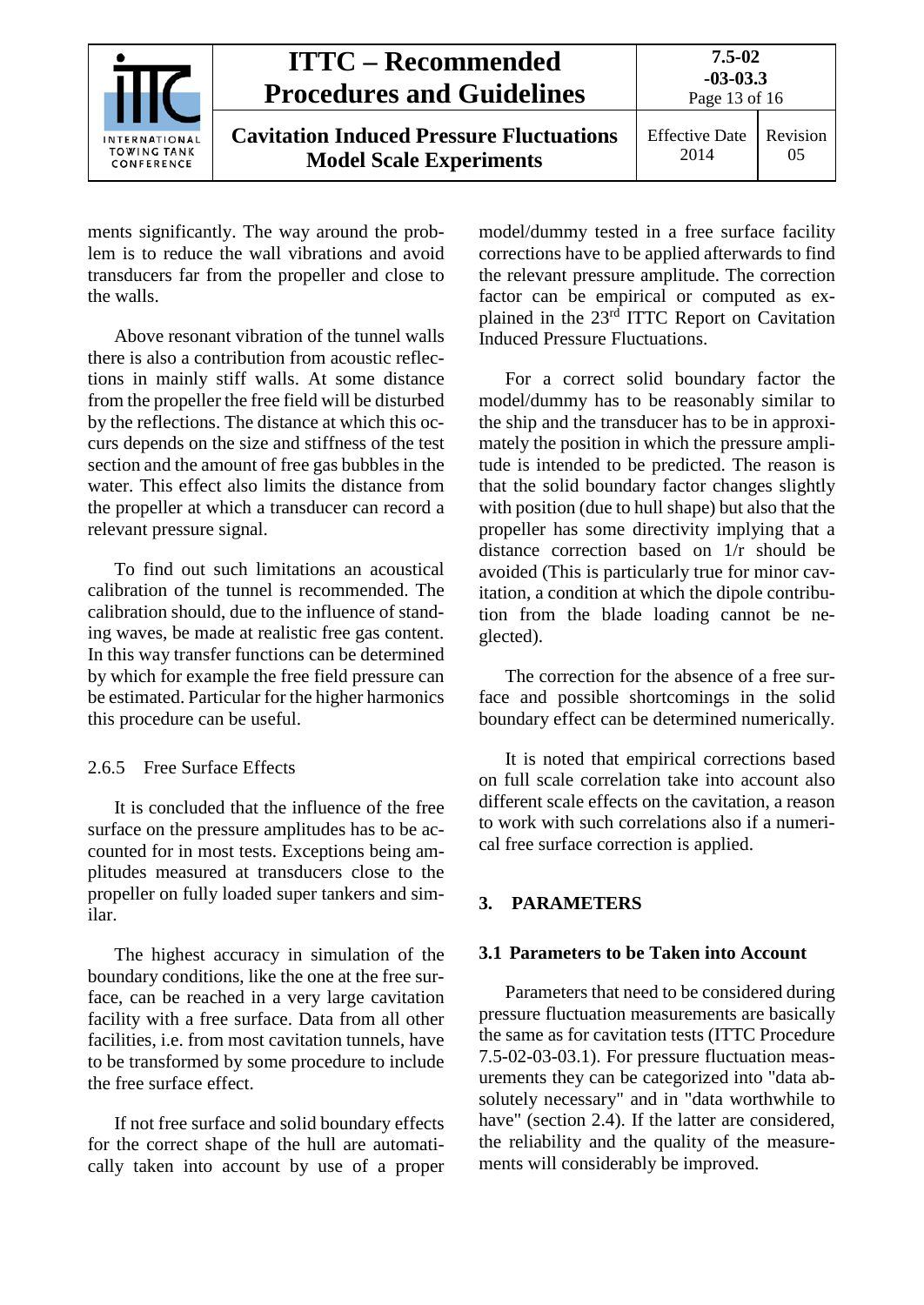

**7.5-02 -03-03.3**

**Cavitation Induced Pressure Fluctuations Model Scale Experiments**

The following checklist shall help the test engineers to settle all data:

|                                                                    | <b>Absolutely required</b>                                                                                                                                                                                    | <b>Worthwhile to have</b>                                                                                                                                                                                                          |  |
|--------------------------------------------------------------------|---------------------------------------------------------------------------------------------------------------------------------------------------------------------------------------------------------------|------------------------------------------------------------------------------------------------------------------------------------------------------------------------------------------------------------------------------------|--|
| General information<br>(Ship, propeller op-<br>erating conditions) | Type of ship<br>$\bullet$<br>Engine power and RPM<br>$\bullet$<br>Propeller main particulars<br>$\bullet$<br>Shaft immersion<br>$\bullet$<br>Tip clearance<br>$\bullet$                                       | Ship main particulars<br>$\bullet$<br>Propeller geometry data (Section,<br>Pitch Chord distribution etc)<br>Propeller design conditions<br>$\bullet$<br>Drawing of stern shape including<br>$\bullet$<br>arrangement of appendages |  |
| Model propeller op-<br>erating conditions                          | Propeller model material<br>$\bullet$<br>Flow velocity including wake<br>$\bullet$<br>distributions<br>Static pressure<br>$\bullet$<br>Propeller thrust and torque<br>$\bullet$<br>Propeller RPM<br>$\bullet$ | Detailed inspection of blade geom-<br>$\bullet$<br>etry<br>Intrinsic unsteadiness of facility<br>$\bullet$<br>Pressure drop through test section<br>$\bullet$<br>Level of turbulence upstream pro-<br>peller                       |  |
| Water quality                                                      | Water temperature<br>$\bullet$<br>Air contents as % saturation or<br>% oxygen saturation                                                                                                                      | Tensile strength of the water<br>$\bullet$<br>Nuclei distribution number and<br>size                                                                                                                                               |  |
| Instrumentation                                                    | Type and capacity of pressure<br>transducer<br>Type of amplifiers<br>$\bullet$<br>Type of shaft encoder<br>$\bullet$                                                                                          | Type and capacity of hydrophone<br>$\bullet$<br>Type and capacity of accelerome-<br>ter<br>Vibration characteristics of the<br>$\bullet$<br>measuring plate                                                                        |  |
| Measurement and<br>analysis                                        | Interval for signal acquisition<br>$\bullet$<br>Measuring time<br>$\bullet$<br>Level of the pressure fluctua-<br>$\bullet$<br>tion at blade frequencies                                                       | Acceleration measurement next to<br>$\bullet$<br>pressure transducers<br>Noise level near the propeller<br>$\bullet$<br>Narrow band spectra of pressure,<br>$\bullet$<br>noise and accelerations<br>Recording all data stream<br>٠ |  |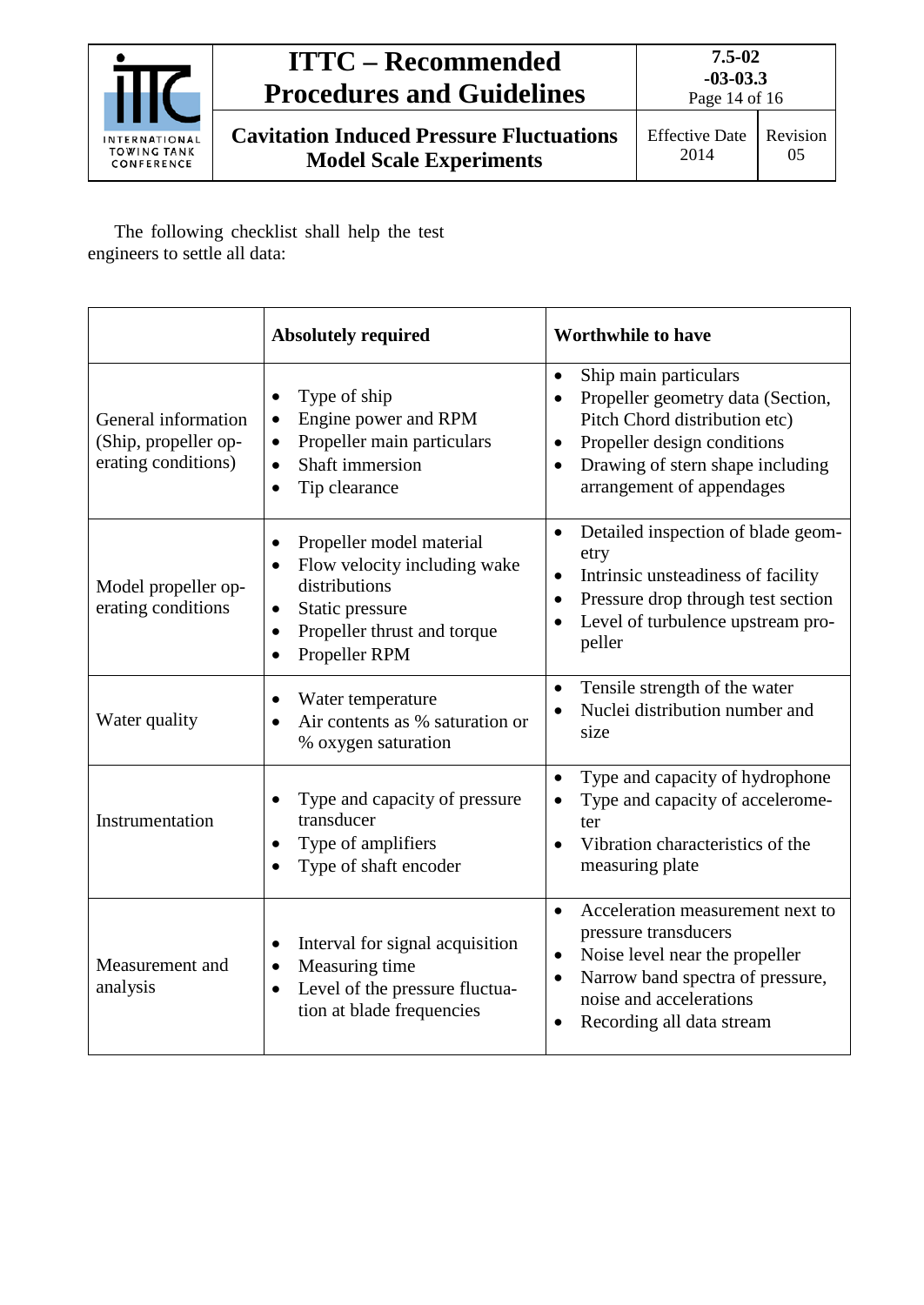

**7.5-02 -03-03.3** Page 15 of 16

**Cavitation Induced Pressure Fluctuations Model Scale Experiments**

Effective Date Revision

2014 05

| <b>Basic measured data</b>                                  |                                        | <b>Derived parameters</b>                  |                                                                                                                                       |
|-------------------------------------------------------------|----------------------------------------|--------------------------------------------|---------------------------------------------------------------------------------------------------------------------------------------|
| Representative static pres-<br>sure at propeller radius 0.8 | $\boldsymbol{p}$                       | Cavitation number                          | $\sigma$<br>n, M, irtl, KE = $\frac{P_{\text{Tunnel}} - P_{\text{V}}}{\frac{P_{\text{Tunnel}}}{2} (\pi n_{\text{M}} D_{\text{M}}^2)}$ |
| Rotational velocity<br>rps                                  | $\boldsymbol{n}$                       | Torque coefficient                         | $K_0$<br>$\overline{on_1^2D^5}$                                                                                                       |
| Tunnel speed<br>m/s                                         | $V$ Tunnel                             | Thrust coefficient                         | $K_T =$<br>$\overline{\rho n^2 D^4}$                                                                                                  |
| N<br>Propeller thrust                                       | T                                      | Advance coefficient                        |                                                                                                                                       |
| Propeller torque<br>Nm                                      | $\varrho$                              | Vapour pressure                            | $P_V$                                                                                                                                 |
| $\circ$ C<br>Water temperature                              |                                        | <b>Dimensionless</b><br>pressure amplitude | $P_{\text{M}(\varphi)}$<br>$K_{P(\varphi)} =$                                                                                         |
| Air<br>Content<br>Oxygen<br>Content                         | $^{\prime\prime}/\prime\prime_{\rm S}$ | Phase angle                                | n                                                                                                                                     |

## <span id="page-14-0"></span>**3.2 Recommendations of ITTC for Parameters**

| <b>Parameter</b>                         | <b>Recommended</b><br>values                                                                                                            | <b>COMMENTS /</b><br><b>RECOMMENDED IN</b>                                                                                                    |
|------------------------------------------|-----------------------------------------------------------------------------------------------------------------------------------------|-----------------------------------------------------------------------------------------------------------------------------------------------|
| Pressure adjustment to                   | $0.7 \sim 0.9 R$                                                                                                                        |                                                                                                                                               |
| <b>Blockage</b>                          | Less than 20 % of test section<br>size                                                                                                  | For wire screen, blockage is<br>for propeller disk area. For<br>dummy hull or full hull, block-<br>age is the fullest section of the<br>hull. |
| Number of revolutions<br>model propeller | of As high as possible in accord-<br>ance with tunnel speed                                                                             | ITTC 1996 Cav. Com.                                                                                                                           |
| Minimum Reynolds-number                  | Minimum value of 0.5 million<br>based on the blade chord<br>length at $0.7 R$                                                           |                                                                                                                                               |
| Number of pressure<br>transducers        | $5 \sim 20$                                                                                                                             |                                                                                                                                               |
| Air content / nuclei<br>Distribution     | As high as possible according<br>to the facility experience.<br>Values of total air content or<br>Oxygen content should be<br>mentioned | <b>ITTC 1984</b><br>ITTC 1996 Cav. Com.                                                                                                       |
| Noise                                    | of<br>Low<br>values<br>the<br>facilities                                                                                                | ITTC 1990 Cav. Com.                                                                                                                           |
| Reproducibility                          | At least two different rotation<br>rates of the model propeller   ITTC 1993 Cav. Com.<br>should be tested                               |                                                                                                                                               |
| Model propeller diameter                 | $>$ 200 mm                                                                                                                              |                                                                                                                                               |